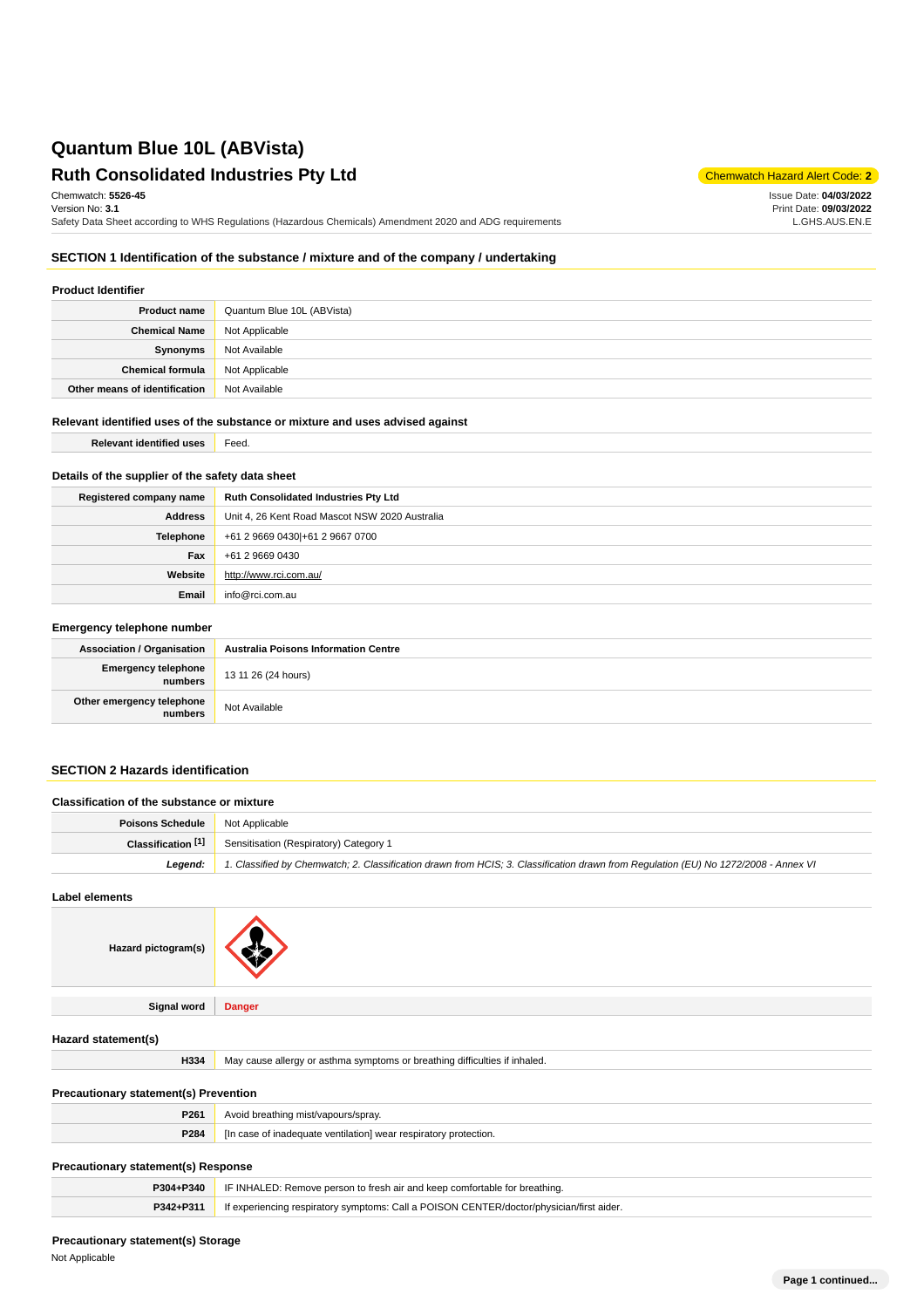# Page **2** of **9**

## **Quantum Blue 10L (ABVista)**

#### **Precautionary statement(s) Disposal**

**P501** Dispose of contents/container to authorised hazardous or special waste collection point in accordance with any local regulation.

## **SECTION 3 Composition / information on ingredients**

#### **Substances**

See section below for composition of Mixtures

#### **Mixtures**

| <b>CAS No</b> | %[weight]                                            | Name                                                                                                                                    |
|---------------|------------------------------------------------------|-----------------------------------------------------------------------------------------------------------------------------------------|
| 9025-57-4     | 1-<5                                                 | endoxylanase                                                                                                                            |
| Legend:       | Classification drawn from C&L: * EU IOELVs available | 1. Classified by Chemwatch; 2. Classification drawn from HCIS; 3. Classification drawn from Regulation (EU) No 1272/2008 - Annex VI; 4. |

## **SECTION 4 First aid measures**

|  |  | Description of first aid measures |  |
|--|--|-----------------------------------|--|
|--|--|-----------------------------------|--|

| <b>Eye Contact</b>  | If this product comes in contact with eyes:<br>▶ Wash out immediately with water.<br>If irritation continues, seek medical attention.<br>Removal of contact lenses after an eye injury should only be undertaken by skilled personnel. |
|---------------------|----------------------------------------------------------------------------------------------------------------------------------------------------------------------------------------------------------------------------------------|
| <b>Skin Contact</b> | If skin contact occurs:<br>Immediately remove all contaminated clothing, including footwear.<br>Filush skin and hair with running water (and soap if available).<br>Seek medical attention in event of irritation.                     |
| Inhalation          | If fumes, aerosols or combustion products are inhaled remove from contaminated area.<br>• Other measures are usually unnecessary.                                                                                                      |
| Ingestion           | Immediately give a glass of water.<br>First aid is not generally required. If in doubt, contact a Poisons Information Centre or a doctor.                                                                                              |

### **Indication of any immediate medical attention and special treatment needed**

Treat symptomatically.

## **SECTION 5 Firefighting measures**

#### **Extinguishing media**

- Foam.
- Dry chemical powder.
- **BCF** (where regulations permit).
- Carbon dioxide.
- Water spray or fog Large fires only.

## **Special hazards arising from the substrate or mixture**

| <b>Fire Incompatibility</b>  | Avoid contamination with oxidising agents i.e. nitrates, oxidising acids, chlorine bleaches, pool chlorine etc. as ignition may result                                                                                                                                                                                                                                                                                                                                                                                                           |
|------------------------------|--------------------------------------------------------------------------------------------------------------------------------------------------------------------------------------------------------------------------------------------------------------------------------------------------------------------------------------------------------------------------------------------------------------------------------------------------------------------------------------------------------------------------------------------------|
| Advice for firefighters      |                                                                                                                                                                                                                                                                                                                                                                                                                                                                                                                                                  |
| <b>Fire Fighting</b>         | Alert Fire Brigade and tell them location and nature of hazard.<br>▶ Wear full body protective clothing with breathing apparatus.<br>▶ Prevent, by any means available, spillage from entering drains or water course.<br>► Use water delivered as a fine spray to control fire and cool adjacent area.<br>Avoid spraying water onto liquid pools.<br>DO NOT approach containers suspected to be hot.<br>Cool fire exposed containers with water spray from a protected location.<br>If safe to do so, remove containers from path of fire.      |
| <b>Fire/Explosion Hazard</b> | Combustible.<br>Slight fire hazard when exposed to heat or flame.<br>Heating may cause expansion or decomposition leading to violent rupture of containers.<br>On combustion, may emit toxic fumes of carbon monoxide (CO).<br>May emit acrid smoke.<br>Mists containing combustible materials may be explosive.<br>Combustion products include:<br>carbon dioxide (CO2)<br>hydrogen cyanide<br>nitrogen oxides (NOx)<br>other pyrolysis products typical of burning organic material.<br>May emit poisonous fumes.<br>May emit corrosive fumes. |
| <b>HAZCHEM</b>               | Not Applicable                                                                                                                                                                                                                                                                                                                                                                                                                                                                                                                                   |

### **SECTION 6 Accidental release measures**

**Personal precautions, protective equipment and emergency procedures**

See section 8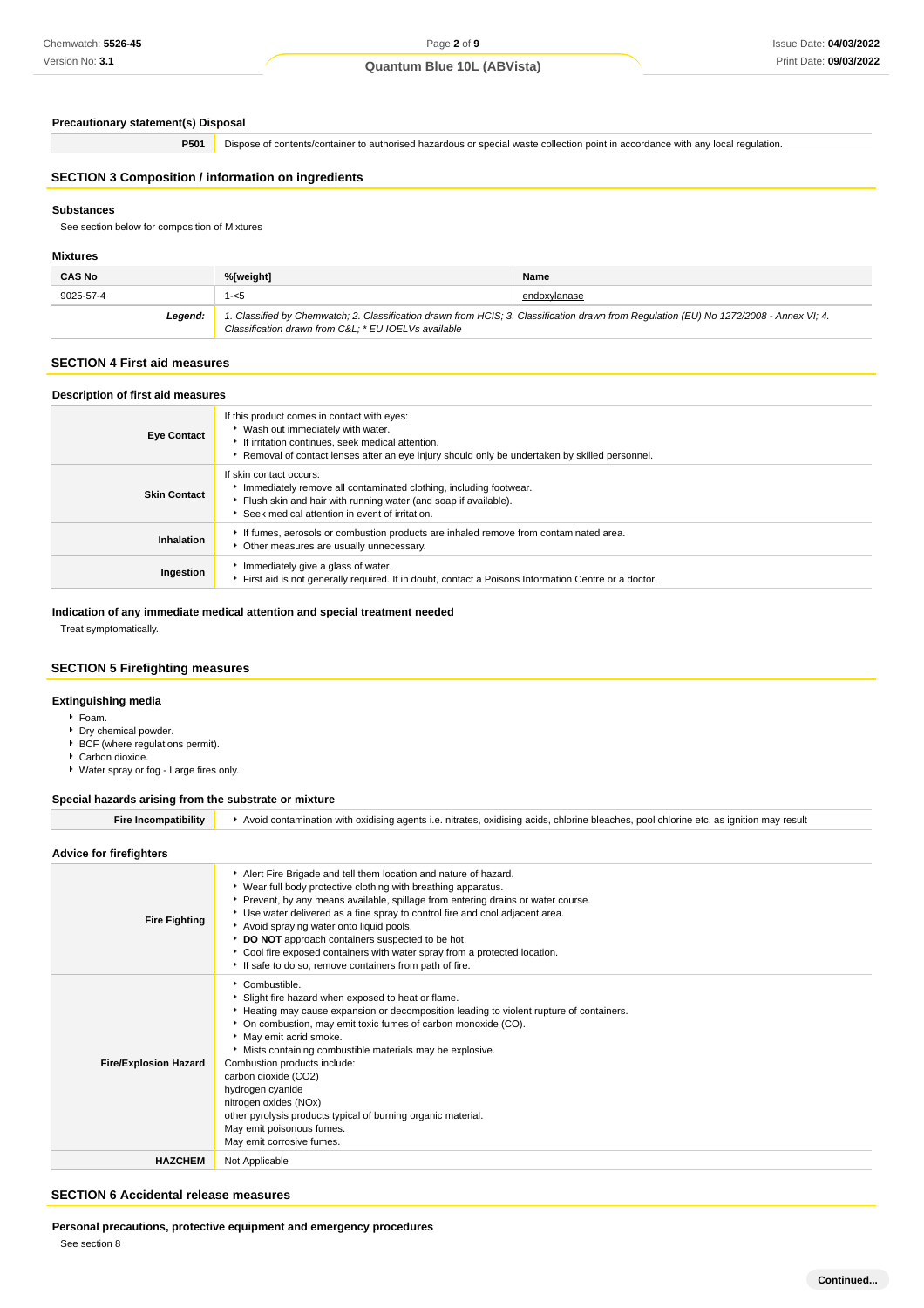## **Environmental precautions**

See section 12

#### **Methods and material for containment and cleaning up**

| <b>Minor Spills</b> | Remove all ignition sources.<br>Clean up all spills immediately.<br>Avoid breathing vapours and contact with skin and eyes.<br>▶ Control personal contact with the substance, by using protective equipment.<br>Contain and absorb spill with sand, earth, inert material or vermiculite.<br>▶ Wipe up.<br>• Place in a suitable, labelled container for waste disposal.                                                                                                                                                                                                                                                                                                                                                                                                    |
|---------------------|-----------------------------------------------------------------------------------------------------------------------------------------------------------------------------------------------------------------------------------------------------------------------------------------------------------------------------------------------------------------------------------------------------------------------------------------------------------------------------------------------------------------------------------------------------------------------------------------------------------------------------------------------------------------------------------------------------------------------------------------------------------------------------|
| <b>Major Spills</b> | Moderate hazard.<br>Clear area of personnel and move upwind.<br>Alert Fire Brigade and tell them location and nature of hazard.<br>• Wear breathing apparatus plus protective gloves.<br>▶ Prevent, by any means available, spillage from entering drains or water course.<br>No smoking, naked lights or ignition sources.<br>Increase ventilation.<br>Stop leak if safe to do so.<br>Contain spill with sand, earth or vermiculite.<br>• Collect recoverable product into labelled containers for recycling.<br>Absorb remaining product with sand, earth or vermiculite.<br>Collect solid residues and seal in labelled drums for disposal.<br>▶ Wash area and prevent runoff into drains.<br>If contamination of drains or waterways occurs, advise emergency services. |

Personal Protective Equipment advice is contained in Section 8 of the SDS.

## **SECTION 7 Handling and storage**

## **Precautions for safe handling**

| Safe handling     | DO NOT allow clothing wet with material to stay in contact with skin<br>Avoid all personal contact, including inhalation.<br>▶ Wear protective clothing when risk of exposure occurs.<br>Use in a well-ventilated area.<br>Prevent concentration in hollows and sumps.<br>DO NOT enter confined spaces until atmosphere has been checked.<br>Avoid smoking, naked lights or ignition sources.<br>Avoid contact with incompatible materials.<br>When handling, DO NOT eat, drink or smoke.<br>Keep containers securely sealed when not in use.<br>Avoid physical damage to containers.<br>Always wash hands with soap and water after handling.<br>▶ Work clothes should be laundered separately.<br>Use good occupational work practice.<br>▶ Observe manufacturer's storage and handling recommendations contained within this SDS.<br>Atmosphere should be regularly checked against established exposure standards to ensure safe working conditions. |
|-------------------|----------------------------------------------------------------------------------------------------------------------------------------------------------------------------------------------------------------------------------------------------------------------------------------------------------------------------------------------------------------------------------------------------------------------------------------------------------------------------------------------------------------------------------------------------------------------------------------------------------------------------------------------------------------------------------------------------------------------------------------------------------------------------------------------------------------------------------------------------------------------------------------------------------------------------------------------------------|
| Other information | Store in original containers.<br>Keep containers securely sealed.<br>No smoking, naked lights or ignition sources.<br>Store in a cool, dry, well-ventilated area.<br>Store away from incompatible materials and foodstuff containers.<br>Protect containers against physical damage and check regularly for leaks.<br>▶ Observe manufacturer's storage and handling recommendations contained within this SDS.                                                                                                                                                                                                                                                                                                                                                                                                                                                                                                                                           |

#### **Conditions for safe storage, including any incompatibilities**

| Suitable container      | Metal can or drum<br>Packaging as recommended by manufacturer.<br>Check all containers are clearly labelled and free from leaks. |
|-------------------------|----------------------------------------------------------------------------------------------------------------------------------|
| Storage incompatibility | Avoid reaction with oxidising agents                                                                                             |

## **SECTION 8 Exposure controls / personal protection**

### **Control parameters**

**Occupational Exposure Limits (OEL)**

**INGREDIENT DATA**

Not Available

**Emergency Limits**

| Ingredient                           | TEEL-1        | TEEL-2        |                     | TEEL-3        |
|--------------------------------------|---------------|---------------|---------------------|---------------|
| Quantum Blue 10L (ABVista)           | Not Available | Not Available |                     | Not Available |
|                                      |               |               |                     |               |
| Ingredient                           | Original IDLH |               | <b>Revised IDLH</b> |               |
| endoxylanase                         | Not Available |               | Not Available       |               |
| <b>Occupational Exposure Banding</b> |               |               |                     |               |

**Ingredient Occupational Exposure Band Rating Occupational Exposure Band Limit**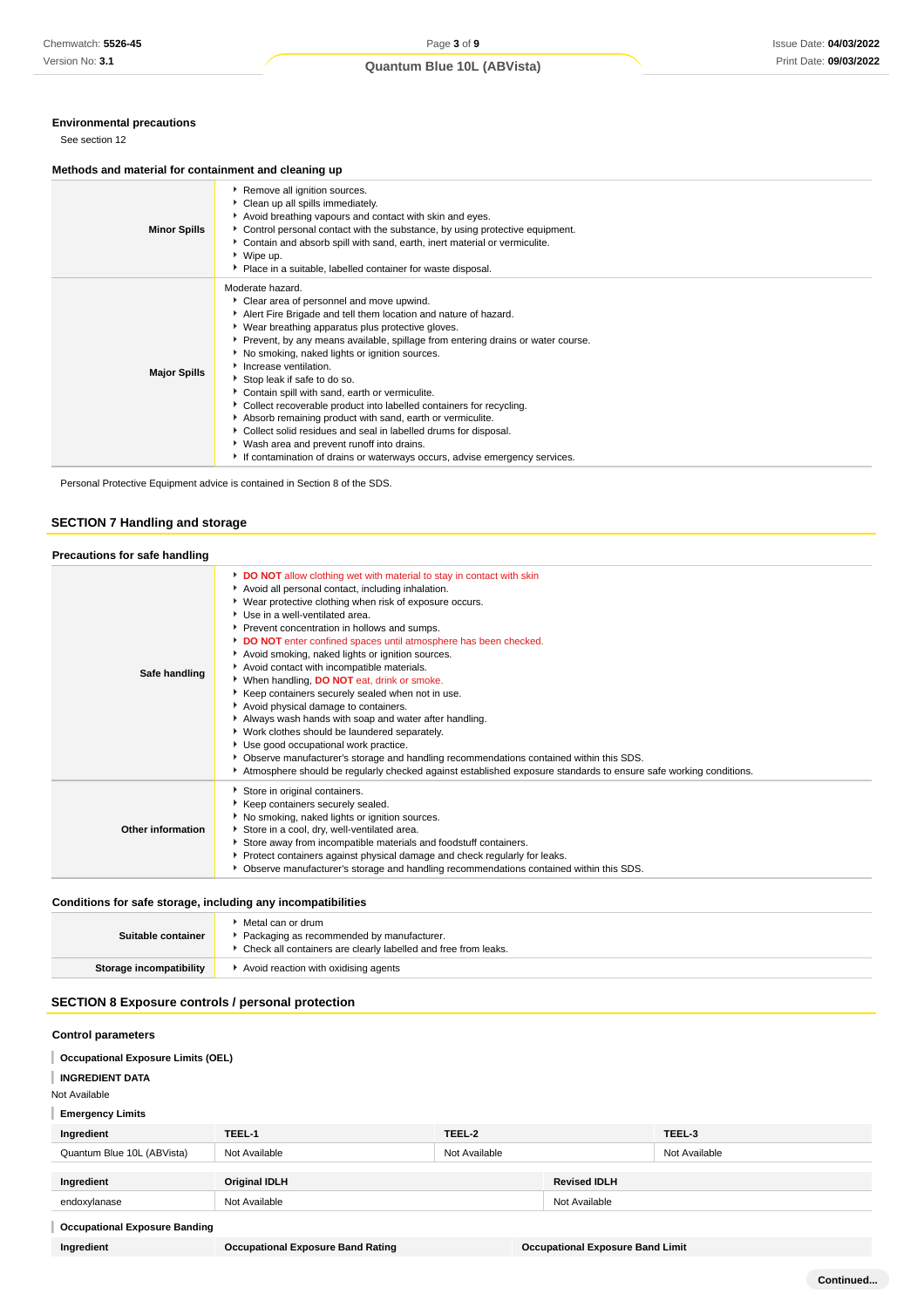| Ingredient                          | <b>Occupational Exposure Band Rating</b>                                                                                                                                                                                                                                                                                                                                                                                                                                                                                                                                                                                                                                                                                                                                                                                                                                                                                                                                                                                                                                                                                                                                                                                                                                                                                                                                                                                                                                                                                                                                                                                                                                                                                                                                                                                                                                                                                                                                                                                                                                                                                                                                                                                                                                                                                                                                                                                                                                                                                                                                                                                                                                                                                                                                                                                                                                                                                                                                                                                                                                                                                                                                                                                                                                                                                                                                                                                     | <b>Occupational Exposure Band Limit</b>                                                                                                                                                                                                                                                                                                                                                                                                                                                                                                                                                                                                                                                                                                                                                                                                                                     |                                                                                                                                                                  |  |
|-------------------------------------|------------------------------------------------------------------------------------------------------------------------------------------------------------------------------------------------------------------------------------------------------------------------------------------------------------------------------------------------------------------------------------------------------------------------------------------------------------------------------------------------------------------------------------------------------------------------------------------------------------------------------------------------------------------------------------------------------------------------------------------------------------------------------------------------------------------------------------------------------------------------------------------------------------------------------------------------------------------------------------------------------------------------------------------------------------------------------------------------------------------------------------------------------------------------------------------------------------------------------------------------------------------------------------------------------------------------------------------------------------------------------------------------------------------------------------------------------------------------------------------------------------------------------------------------------------------------------------------------------------------------------------------------------------------------------------------------------------------------------------------------------------------------------------------------------------------------------------------------------------------------------------------------------------------------------------------------------------------------------------------------------------------------------------------------------------------------------------------------------------------------------------------------------------------------------------------------------------------------------------------------------------------------------------------------------------------------------------------------------------------------------------------------------------------------------------------------------------------------------------------------------------------------------------------------------------------------------------------------------------------------------------------------------------------------------------------------------------------------------------------------------------------------------------------------------------------------------------------------------------------------------------------------------------------------------------------------------------------------------------------------------------------------------------------------------------------------------------------------------------------------------------------------------------------------------------------------------------------------------------------------------------------------------------------------------------------------------------------------------------------------------------------------------------------------------|-----------------------------------------------------------------------------------------------------------------------------------------------------------------------------------------------------------------------------------------------------------------------------------------------------------------------------------------------------------------------------------------------------------------------------------------------------------------------------------------------------------------------------------------------------------------------------------------------------------------------------------------------------------------------------------------------------------------------------------------------------------------------------------------------------------------------------------------------------------------------------|------------------------------------------------------------------------------------------------------------------------------------------------------------------|--|
| endoxylanase                        | C                                                                                                                                                                                                                                                                                                                                                                                                                                                                                                                                                                                                                                                                                                                                                                                                                                                                                                                                                                                                                                                                                                                                                                                                                                                                                                                                                                                                                                                                                                                                                                                                                                                                                                                                                                                                                                                                                                                                                                                                                                                                                                                                                                                                                                                                                                                                                                                                                                                                                                                                                                                                                                                                                                                                                                                                                                                                                                                                                                                                                                                                                                                                                                                                                                                                                                                                                                                                                            | $> 0.1$ to $\leq$ milligrams per cubic meter of air (mg/m <sup>3</sup> )                                                                                                                                                                                                                                                                                                                                                                                                                                                                                                                                                                                                                                                                                                                                                                                                    |                                                                                                                                                                  |  |
| Notes:                              | Occupational exposure banding is a process of assigning chemicals into specific categories or bands based on a chemical's potency and the<br>adverse health outcomes associated with exposure. The output of this process is an occupational exposure band (OEB), which corresponds to a<br>range of exposure concentrations that are expected to protect worker health.                                                                                                                                                                                                                                                                                                                                                                                                                                                                                                                                                                                                                                                                                                                                                                                                                                                                                                                                                                                                                                                                                                                                                                                                                                                                                                                                                                                                                                                                                                                                                                                                                                                                                                                                                                                                                                                                                                                                                                                                                                                                                                                                                                                                                                                                                                                                                                                                                                                                                                                                                                                                                                                                                                                                                                                                                                                                                                                                                                                                                                                     |                                                                                                                                                                                                                                                                                                                                                                                                                                                                                                                                                                                                                                                                                                                                                                                                                                                                             |                                                                                                                                                                  |  |
| <b>MATERIAL DATA</b>                |                                                                                                                                                                                                                                                                                                                                                                                                                                                                                                                                                                                                                                                                                                                                                                                                                                                                                                                                                                                                                                                                                                                                                                                                                                                                                                                                                                                                                                                                                                                                                                                                                                                                                                                                                                                                                                                                                                                                                                                                                                                                                                                                                                                                                                                                                                                                                                                                                                                                                                                                                                                                                                                                                                                                                                                                                                                                                                                                                                                                                                                                                                                                                                                                                                                                                                                                                                                                                              |                                                                                                                                                                                                                                                                                                                                                                                                                                                                                                                                                                                                                                                                                                                                                                                                                                                                             |                                                                                                                                                                  |  |
| <b>Exposure controls</b>            |                                                                                                                                                                                                                                                                                                                                                                                                                                                                                                                                                                                                                                                                                                                                                                                                                                                                                                                                                                                                                                                                                                                                                                                                                                                                                                                                                                                                                                                                                                                                                                                                                                                                                                                                                                                                                                                                                                                                                                                                                                                                                                                                                                                                                                                                                                                                                                                                                                                                                                                                                                                                                                                                                                                                                                                                                                                                                                                                                                                                                                                                                                                                                                                                                                                                                                                                                                                                                              |                                                                                                                                                                                                                                                                                                                                                                                                                                                                                                                                                                                                                                                                                                                                                                                                                                                                             |                                                                                                                                                                  |  |
| Appropriate engineering<br>controls | Engineering controls are used to remove a hazard or place a barrier between the worker and the hazard. Well-designed engineering controls can<br>be highly effective in protecting workers and will typically be independent of worker interactions to provide this high level of protection.<br>The basic types of engineering controls are:<br>Process controls which involve changing the way a job activity or process is done to reduce the risk.<br>Enclosure and/or isolation of emission source which keeps a selected hazard "physically" away from the worker and ventilation that strategically<br>"adds" and "removes" air in the work environment. Ventilation can remove or dilute an air contaminant if designed properly. The design of a<br>ventilation system must match the particular process and chemical or contaminant in use.<br>Employers may need to use multiple types of controls to prevent employee overexposure.<br>Local exhaust ventilation usually required. If risk of overexposure exists, wear approved respirator. Correct fit is essential to obtain adequate<br>protection. Supplied-air type respirator may be required in special circumstances. Correct fit is essential to ensure adequate protection.<br>An approved self contained breathing apparatus (SCBA) may be required in some situations.<br>Provide adequate ventilation in warehouse or closed storage area. Air contaminants generated in the workplace possess varying "escape"<br>velocities which, in turn, determine the "capture velocities" of fresh circulating air required to effectively remove the contaminant.<br>Type of Contaminant:<br>solvent, vapours, degreasing etc., evaporating from tank (in still air).<br>aerosols, fumes from pouring operations, intermittent container filling, low speed conveyer transfers, welding, spray<br>drift, plating acid fumes, pickling (released at low velocity into zone of active generation)<br>direct spray, spray painting in shallow booths, drum filling, conveyer loading, crusher dusts, gas discharge (active<br>generation into zone of rapid air motion)<br>grinding, abrasive blasting, tumbling, high speed wheel generated dusts (released at high initial velocity into zone of<br>very high rapid air motion).<br>Within each range the appropriate value depends on:<br>Lower end of the range<br>1: Room air currents minimal or favourable to capture<br>2: Contaminants of low toxicity or of nuisance value only.<br>3: Intermittent, low production.<br>4: Large hood or large air mass in motion<br>Simple theory shows that air velocity falls rapidly with distance away from the opening of a simple extraction pipe. Velocity generally decreases<br>with the square of distance from the extraction point (in simple cases). Therefore the air speed at the extraction point should be adjusted,<br>accordingly, after reference to distance from the contaminating source. The air velocity at the extraction fan, for example, should be a minimum of<br>1-2 m/s (200-400 f/min) for extraction of solvents generated in a tank 2 meters distant from the extraction point. Other mechanical considerations,<br>producing performance deficits within the extraction apparatus, make it essential that theoretical air velocities are multiplied by factors of 10 or<br>more when extraction systems are installed or used. | Upper end of the range<br>1: Disturbing room air currents<br>2: Contaminants of high toxicity<br>3: High production, heavy use<br>4: Small hood-local control only                                                                                                                                                                                                                                                                                                                                                                                                                                                                                                                                                                                                                                                                                                          | Air Speed:<br>$0.25 - 0.5$ m/s<br>$(50-100)$ f/min.)<br>0.5-1 m/s (100-200<br>f/min.)<br>1-2.5 m/s (200-500<br>$f/min.$ )<br>$2.5 - 10$ m/s<br>(500-2000 f/min.) |  |
| <b>Personal protection</b>          |                                                                                                                                                                                                                                                                                                                                                                                                                                                                                                                                                                                                                                                                                                                                                                                                                                                                                                                                                                                                                                                                                                                                                                                                                                                                                                                                                                                                                                                                                                                                                                                                                                                                                                                                                                                                                                                                                                                                                                                                                                                                                                                                                                                                                                                                                                                                                                                                                                                                                                                                                                                                                                                                                                                                                                                                                                                                                                                                                                                                                                                                                                                                                                                                                                                                                                                                                                                                                              |                                                                                                                                                                                                                                                                                                                                                                                                                                                                                                                                                                                                                                                                                                                                                                                                                                                                             |                                                                                                                                                                  |  |
| Eye and face protection             | Safety glasses with side shields.<br>Chemical goggles.<br>national equivalent]                                                                                                                                                                                                                                                                                                                                                                                                                                                                                                                                                                                                                                                                                                                                                                                                                                                                                                                                                                                                                                                                                                                                                                                                                                                                                                                                                                                                                                                                                                                                                                                                                                                                                                                                                                                                                                                                                                                                                                                                                                                                                                                                                                                                                                                                                                                                                                                                                                                                                                                                                                                                                                                                                                                                                                                                                                                                                                                                                                                                                                                                                                                                                                                                                                                                                                                                               | Contact lenses may pose a special hazard; soft contact lenses may absorb and concentrate irritants. A written policy document, describing<br>the wearing of lenses or restrictions on use, should be created for each workplace or task. This should include a review of lens absorption<br>and adsorption for the class of chemicals in use and an account of injury experience. Medical and first-aid personnel should be trained in<br>their removal and suitable equipment should be readily available. In the event of chemical exposure, begin eye irrigation immediately and<br>remove contact lens as soon as practicable. Lens should be removed at the first signs of eye redness or irritation - lens should be removed in<br>a clean environment only after workers have washed hands thoroughly. [CDC NIOSH Current Intelligence Bulletin 59], [AS/NZS 1336 or |                                                                                                                                                                  |  |
| <b>Skin protection</b>              | See Hand protection below                                                                                                                                                                                                                                                                                                                                                                                                                                                                                                                                                                                                                                                                                                                                                                                                                                                                                                                                                                                                                                                                                                                                                                                                                                                                                                                                                                                                                                                                                                                                                                                                                                                                                                                                                                                                                                                                                                                                                                                                                                                                                                                                                                                                                                                                                                                                                                                                                                                                                                                                                                                                                                                                                                                                                                                                                                                                                                                                                                                                                                                                                                                                                                                                                                                                                                                                                                                                    |                                                                                                                                                                                                                                                                                                                                                                                                                                                                                                                                                                                                                                                                                                                                                                                                                                                                             |                                                                                                                                                                  |  |
|                                     | ▶ Wear chemical protective gloves, e.g. PVC.                                                                                                                                                                                                                                                                                                                                                                                                                                                                                                                                                                                                                                                                                                                                                                                                                                                                                                                                                                                                                                                                                                                                                                                                                                                                                                                                                                                                                                                                                                                                                                                                                                                                                                                                                                                                                                                                                                                                                                                                                                                                                                                                                                                                                                                                                                                                                                                                                                                                                                                                                                                                                                                                                                                                                                                                                                                                                                                                                                                                                                                                                                                                                                                                                                                                                                                                                                                 |                                                                                                                                                                                                                                                                                                                                                                                                                                                                                                                                                                                                                                                                                                                                                                                                                                                                             |                                                                                                                                                                  |  |
|                                     | ▶ Wear safety footwear or safety gumboots, e.g. Rubber<br>NOTE:                                                                                                                                                                                                                                                                                                                                                                                                                                                                                                                                                                                                                                                                                                                                                                                                                                                                                                                                                                                                                                                                                                                                                                                                                                                                                                                                                                                                                                                                                                                                                                                                                                                                                                                                                                                                                                                                                                                                                                                                                                                                                                                                                                                                                                                                                                                                                                                                                                                                                                                                                                                                                                                                                                                                                                                                                                                                                                                                                                                                                                                                                                                                                                                                                                                                                                                                                              | The material may produce skin sensitisation in predisposed individuals. Care must be taken, when removing gloves and other protective                                                                                                                                                                                                                                                                                                                                                                                                                                                                                                                                                                                                                                                                                                                                       |                                                                                                                                                                  |  |

equipment, to avoid all possible skin contact.

Contaminated leather items, such as shoes, belts and watch-bands should be removed and destroyed.

The selection of suitable gloves does not only depend on the material, but also on further marks of quality which vary from manufacturer to manufacturer. Where the chemical is a preparation of several substances, the resistance of the glove material can not be calculated in advance and has therefore to be checked prior to the application.

The exact break through time for substances has to be obtained from the manufacturer of the protective gloves and has to be observed when making a final choice.

Personal hygiene is a key element of effective hand care. Gloves must only be worn on clean hands. After using gloves, hands should be washed and dried thoroughly. Application of a non-perfumed moisturiser is recommended.

Suitability and durability of glove type is dependent on usage. Important factors in the selection of gloves include:

- · frequency and duration of contact,
- · chemical resistance of glove material,
- · glove thickness and
- · dexterity

**Hands/feet protection**

Select gloves tested to a relevant standard (e.g. Europe EN 374, US F739, AS/NZS 2161.1 or national equivalent).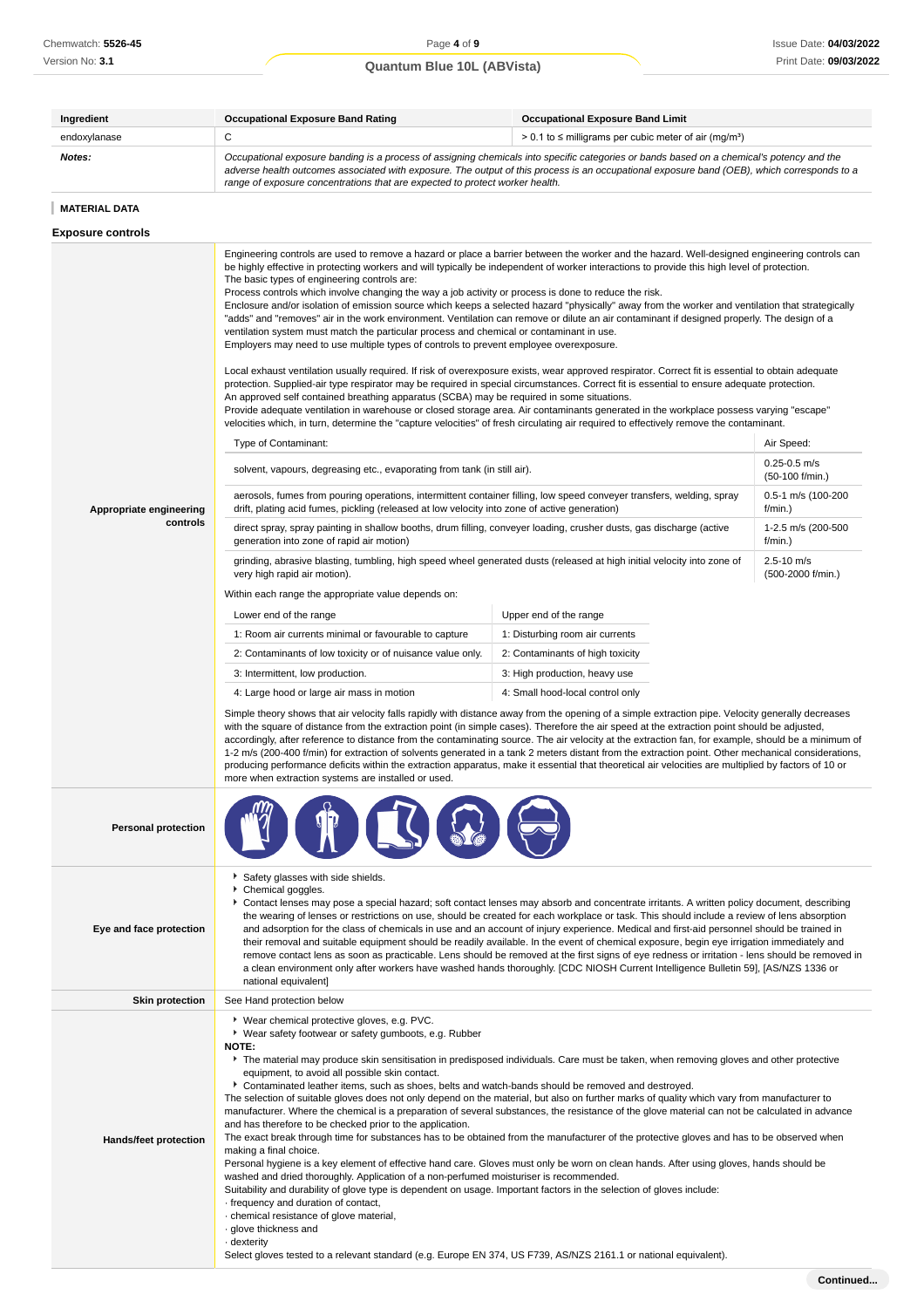|                        | When prolonged or frequently repeated contact may occur, a glove with a protection class of 5 or higher (breakthrough time greater than 240      |
|------------------------|--------------------------------------------------------------------------------------------------------------------------------------------------|
|                        | minutes according to EN 374, AS/NZS 2161.10.1 or national equivalent) is recommended.                                                            |
|                        | · When only brief contact is expected, a glove with a protection class of 3 or higher (breakthrough time greater than 60 minutes according to EN |
|                        | 374, AS/NZS 2161.10.1 or national equivalent) is recommended.                                                                                    |
|                        | . Some glove polymer types are less affected by movement and this should be taken into account when considering gloves for long-term use.        |
|                        | . Contaminated gloves should be replaced.                                                                                                        |
|                        | As defined in ASTM F-739-96 in any application, gloves are rated as:                                                                             |
|                        | - Excellent when breakthrough time > 480 min                                                                                                     |
|                        | · Good when breakthrough time > 20 min                                                                                                           |
|                        | · Fair when breakthrough time < 20 min                                                                                                           |
|                        | · Poor when glove material degrades                                                                                                              |
|                        | For general applications, gloves with a thickness typically greater than 0.35 mm, are recommended.                                               |
|                        | It should be emphasised that glove thickness is not necessarily a good predictor of glove resistance to a specific chemical, as the permeation   |
|                        | efficiency of the glove will be dependent on the exact composition of the glove material. Therefore, glove selection should also be based on     |
|                        | consideration of the task requirements and knowledge of breakthrough times.                                                                      |
|                        | Glove thickness may also vary depending on the glove manufacturer, the glove type and the glove model. Therefore, the manufacturers technical    |
|                        | data should always be taken into account to ensure selection of the most appropriate glove for the task.                                         |
|                        | Note: Depending on the activity being conducted, gloves of varying thickness may be required for specific tasks. For example:                    |
|                        | Thinner gloves (down to 0.1 mm or less) may be required where a high degree of manual dexterity is needed. However, these gloves are only        |
|                        | likely to give short duration protection and would normally be just for single use applications, then disposed of.                               |
|                        | Thicker gloves (up to 3 mm or more) may be required where there is a mechanical (as well as a chemical) risk i.e. where there is abrasion or     |
|                        | puncture potential                                                                                                                               |
|                        | Gloves must only be worn on clean hands. After using gloves, hands should be washed and dried thoroughly. Application of a non-perfumed          |
|                        | moisturiser is recommended.                                                                                                                      |
| <b>Body protection</b> | See Other protection below                                                                                                                       |
|                        | • Overalls.                                                                                                                                      |
|                        | P.V.C apron.                                                                                                                                     |
| Other protection       | ▶ Barrier cream.                                                                                                                                 |
|                        | Skin cleansing cream.                                                                                                                            |
|                        | ▶ Eye wash unit.                                                                                                                                 |
|                        |                                                                                                                                                  |

#### **Respiratory protection**

Type A Filter of sufficient capacity. (AS/NZS 1716 & 1715, EN 143:2000 & 149:2001, ANSI Z88 or national equivalent)

Selection of the Class and Type of respirator will depend upon the level of breathing zone contaminant and the chemical nature of the contaminant. Protection Factors (defined as the ratio of contaminant outside and inside the mask) may also be important.

| Required minimum protection factor | Maximum gas/vapour concentration present in air p.p.m. (by volume) | <b>Half-face Respirator</b> | <b>Full-Face Respirator</b> |
|------------------------------------|--------------------------------------------------------------------|-----------------------------|-----------------------------|
| up to 10                           | 1000                                                               | A-AUS / Class1              |                             |
| up to 50                           | 1000                                                               |                             | A-AUS / Class 1             |
| up to 50                           | 5000                                                               | Airline <sup>*</sup>        |                             |
| up to 100                          | 5000                                                               |                             | $A-2$                       |
| up to 100                          | 10000                                                              |                             | $A-3$                       |
| $100+$                             |                                                                    |                             | Airline**                   |

\* - Continuous Flow \*\* - Continuous-flow or positive pressure demand

A(All classes) = Organic vapours, B AUS or B1 = Acid gasses, B2 = Acid gas or hydrogen cyanide(HCN), B3 = Acid gas or hydrogen cyanide(HCN), E = Sulfur dioxide(SO2), G = Agricultural chemicals, K = Ammonia(NH3), Hg = Mercury, NO = Oxides of nitrogen, MB = Methyl bromide, AX = Low boiling point organic compounds(below 65 degC)

Cartridge respirators should never be used for emergency ingress or in areas of unknown vapour concentrations or oxygen content.

The wearer must be warned to leave the contaminated area immediately on detecting any odours through the respirator. The odour may indicate that the mask is not functioning properly, that the vapour concentration is too high, or that the mask is not properly fitted. Because of these limitations, only restricted use of cartridge respirators is considered appropriate.

Cartridge performance is affected by humidity. Cartridges should be changed after 2 hr of continuous use unless it is determined that the humidity is less than 75%, in which case, cartridges can be used for 4 hr. Used cartridges should be discarded daily, regardless of the length of time used

### **SECTION 9 Physical and chemical properties**

#### **Information on basic physical and chemical properties**

| Appearance                                      | Brown liquid with characteristic odour; partly mixes with water. |                                                   |                |  |  |
|-------------------------------------------------|------------------------------------------------------------------|---------------------------------------------------|----------------|--|--|
|                                                 |                                                                  |                                                   |                |  |  |
| <b>Physical state</b>                           | Liquid                                                           | Relative density (Water = $1$ )                   | $1.1 - 1.2$    |  |  |
| Odour                                           | Not Available                                                    | <b>Partition coefficient n-octanol</b><br>/ water | Not Available  |  |  |
| <b>Odour threshold</b>                          | Not Available                                                    | Auto-ignition temperature (°C)                    | Not Available  |  |  |
| pH (as supplied)                                | Not Available                                                    | <b>Decomposition temperature</b>                  | Not Available  |  |  |
| Melting point / freezing point<br>(°C)          | Not Available                                                    | Viscosity (cSt)                                   | Not Available  |  |  |
| Initial boiling point and boiling<br>range (°C) | Not Available                                                    | Molecular weight (g/mol)                          | Not Applicable |  |  |
| Flash point (°C)                                | Not Available                                                    | <b>Taste</b>                                      | Not Available  |  |  |
| <b>Evaporation rate</b>                         | Not Available                                                    | <b>Explosive properties</b>                       | Not Available  |  |  |
| Flammability                                    | Not Available                                                    | <b>Oxidising properties</b>                       | Not Available  |  |  |
| Upper Explosive Limit (%)                       | Not Available                                                    | Surface Tension (dyn/cm or<br>mN/m                | Not Available  |  |  |
| Lower Explosive Limit (%)                       | Not Available                                                    | <b>Volatile Component (%vol)</b>                  | Not Available  |  |  |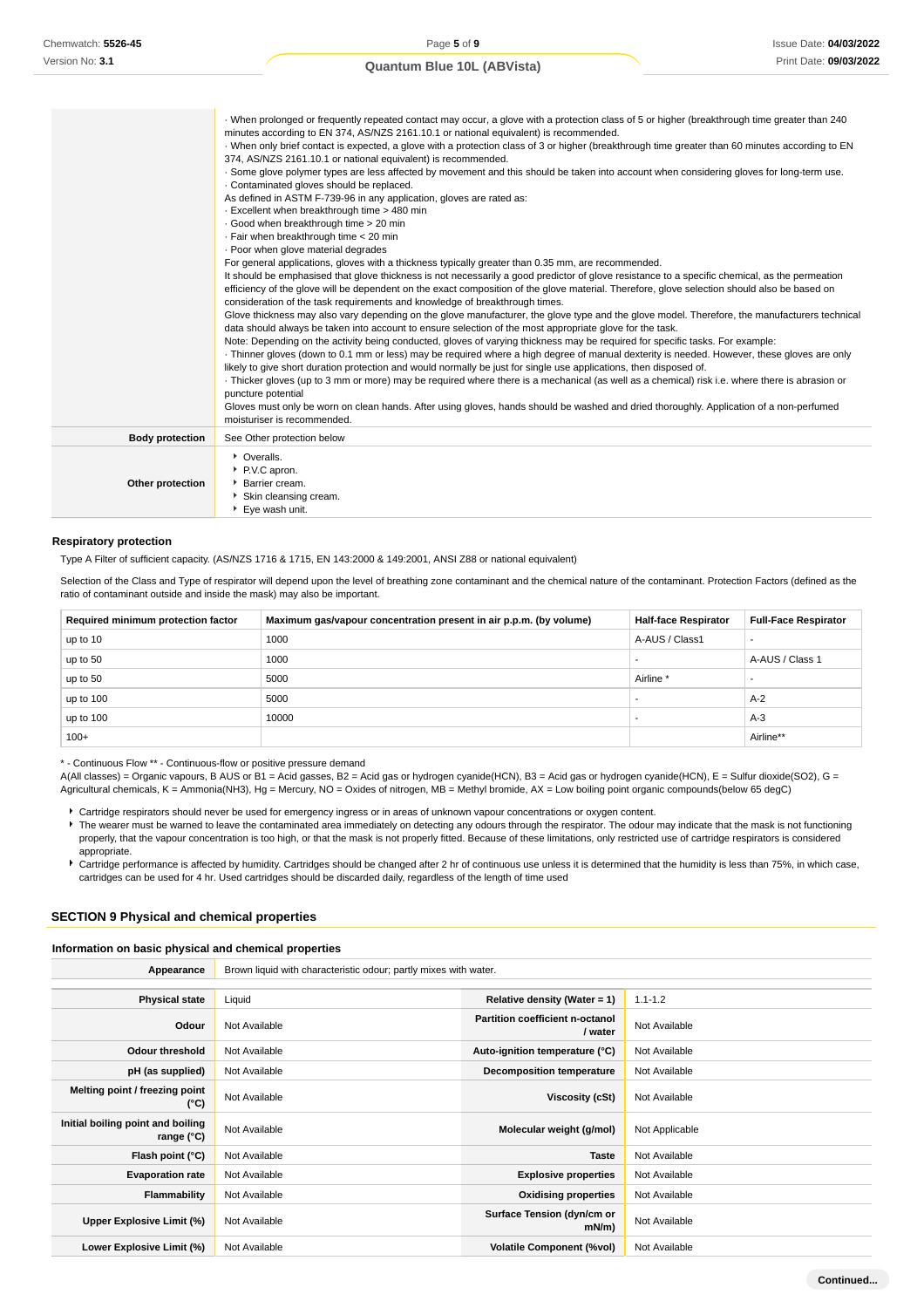| Vapour pressure (kPa)            | Not Available   | Gas group                            | Not Available     |
|----------------------------------|-----------------|--------------------------------------|-------------------|
| Solubility in water              | Partly miscible | pH as a solution (Not<br>Available%) | $4.5 - 4.9(10\%)$ |
| Vapour density (Air = 1) $\vert$ | Not Available   | VOC g/L                              | Not Available     |

## **SECTION 10 Stability and reactivity**

| Reactivity                                 | See section 7                                                                                                                      |
|--------------------------------------------|------------------------------------------------------------------------------------------------------------------------------------|
| <b>Chemical stability</b>                  | Unstable in the presence of incompatible materials.<br>▶ Product is considered stable.<br>Hazardous polymerisation will not occur. |
| Possibility of hazardous<br>reactions      | See section 7                                                                                                                      |
| <b>Conditions to avoid</b>                 | See section 7                                                                                                                      |
| Incompatible materials                     | See section 7                                                                                                                      |
| <b>Hazardous decomposition</b><br>products | See section 5                                                                                                                      |

## **SECTION 11 Toxicological information**

## **Information on toxicological effects**

| Inhaled             | The material is not thought to produce adverse health effects or irritation of the respiratory tract (as classified by EC Directives using animal<br>models). Nevertheless, good hygiene practice requires that exposure be kept to a minimum and that suitable control measures be used in an<br>occupational setting.                                                                                                                                                                                                                                                                                                                                                                                                                                                                                                                                                                                                                                                                                                                                                                                                                                                                                                                                                                                                                                                                                                                                                                                                                                                                                                                                                                                                                                                                                                                                                                                                                            |
|---------------------|----------------------------------------------------------------------------------------------------------------------------------------------------------------------------------------------------------------------------------------------------------------------------------------------------------------------------------------------------------------------------------------------------------------------------------------------------------------------------------------------------------------------------------------------------------------------------------------------------------------------------------------------------------------------------------------------------------------------------------------------------------------------------------------------------------------------------------------------------------------------------------------------------------------------------------------------------------------------------------------------------------------------------------------------------------------------------------------------------------------------------------------------------------------------------------------------------------------------------------------------------------------------------------------------------------------------------------------------------------------------------------------------------------------------------------------------------------------------------------------------------------------------------------------------------------------------------------------------------------------------------------------------------------------------------------------------------------------------------------------------------------------------------------------------------------------------------------------------------------------------------------------------------------------------------------------------------|
| Ingestion           | The material has NOT been classified by EC Directives or other classification systems as "harmful by ingestion". This is because of the lack of<br>corroborating animal or human evidence. The material may still be damaging to the health of the individual, following ingestion, especially where<br>pre-existing organ (e.g liver, kidney) damage is evident. Present definitions of harmful or toxic substances are generally based on doses<br>producing mortality rather than those producing morbidity (disease, ill-health). Gastrointestinal tract discomfort may produce nausea and<br>vomiting. In an occupational setting however, ingestion of insignificant quantities is not thought to be cause for concern.                                                                                                                                                                                                                                                                                                                                                                                                                                                                                                                                                                                                                                                                                                                                                                                                                                                                                                                                                                                                                                                                                                                                                                                                                      |
| <b>Skin Contact</b> | The liquid may be miscible with fats or oils and may degrease the skin, producing a skin reaction described as non-allergic contact dermatitis.<br>The material is unlikely to produce an irritant dermatitis as described in EC Directives.<br>Open cuts, abraded or irritated skin should not be exposed to this material<br>Entry into the blood-stream through, for example, cuts, abrasions, puncture wounds or lesions, may produce systemic injury with harmful effects.<br>Examine the skin prior to the use of the material and ensure that any external damage is suitably protected.                                                                                                                                                                                                                                                                                                                                                                                                                                                                                                                                                                                                                                                                                                                                                                                                                                                                                                                                                                                                                                                                                                                                                                                                                                                                                                                                                    |
| Eye                 | Although the liquid is not thought to be an irritant (as classified by EC Directives), direct contact with the eye may produce transient discomfort<br>characterised by tearing or conjunctival redness (as with windburn).                                                                                                                                                                                                                                                                                                                                                                                                                                                                                                                                                                                                                                                                                                                                                                                                                                                                                                                                                                                                                                                                                                                                                                                                                                                                                                                                                                                                                                                                                                                                                                                                                                                                                                                        |
| Chronic             | Practical evidence shows that inhalation of the material is capable of inducing a sensitisation reaction in a substantial number of individuals at a<br>greater frequency than would be expected from the response of a normal population.<br>Pulmonary sensitisation, resulting in hyperactive airway dysfunction and pulmonary allergy may be accompanied by fatigue, malaise and aching.<br>Significant symptoms of exposure may persist for extended periods, even after exposure ceases. Symptoms can be activated by a variety of<br>nonspecific environmental stimuli such as automobile exhaust, perfumes and passive smoking.<br>There is a possibility that unintended contact with this product (such as through a cut, needle stick, eye or mucous membrane, or inhalation)<br>could result in allergic or hypersensitivity reactions. Such reactions are more likely following repeated exposures or in persons with a pre-existing<br>allergy to certain proteins.<br>Dusts produced by proteins are capable, under certain conditions, of sensitising workers by virtue of the bodies reaction to foreign proteins.<br>Typical allergic asthma may be rapidly produced after exposure, with symptoms may include chronic cough, sputum production, fever, myalgia,<br>fatigue, airway obstruction; chest radiographs may show a generalised reticulonodular pattern, or basal or apical fibrosis. In addition there may<br>be retrosternal discomfort, headache, stomach-ache and general severe dyspnoea may develop giving a clinical picture similar to that of farmer's<br>lung and allied conditions of extrinsic allergic alveolitis. No irritation is likely after brief skin contact, but prolonged contact in the presence of<br>moisture may result in soreness, redness, inflammation and possible ulceration of the skin. Repeated attacks may lead to permanent impairment<br>of lung function due to fibrotic change. |

| Quantum Blue 10L (ABVista) | <b>TOXICITY</b>                                                                                                                        | <b>IRRITATION</b>                                    |  |
|----------------------------|----------------------------------------------------------------------------------------------------------------------------------------|------------------------------------------------------|--|
|                            | Not Available                                                                                                                          | Not Available                                        |  |
|                            |                                                                                                                                        |                                                      |  |
|                            | <b>TOXICITY</b>                                                                                                                        | <b>IRRITATION</b>                                    |  |
| endoxylanase               | Inhalation(Rat) LC50; >4.95 mg/l4h <sup>[1]</sup>                                                                                      | Eye: no adverse effect observed (not irritating)[1]  |  |
|                            | Oral (Rat) LD50; >2000 mg/kg[2]                                                                                                        | Skin: no adverse effect observed (not irritating)[1] |  |
| Legend:                    | 1. Value obtained from Europe ECHA Registered Substances - Acute toxicity 2.* Value obtained from manufacturer's SDS. Unless otherwise |                                                      |  |
|                            | specified data extracted from RTECS - Register of Toxic Effect of chemical Substances                                                  |                                                      |  |

| for commercial solution Bio-feed Plus L (1-10% enzyme protein)<br>Allergic reactions which develop in the respiratory passages as bronchial asthma or rhinoconjunctivitis, are mostly the result of reactions of the<br>allergen with specific antibodies of the IgE class and belong in their reaction rates to the manifestation of the immediate type. In addition to the<br>allergen-specific potential for causing respiratory sensitisation, the amount of the allergen, the exposure period and the genetically determined<br>disposition of the exposed person are likely to be decisive. Factors which increase the sensitivity of the mucosa may play a role in predisposing a<br>person to allergy. They may be genetically determined or acquired, for example, during infections or exposure to irritant substances.<br><b>ENDOXYLANASE</b><br>Immunologically the low molecular weight substances become complete allergens in the organism either by binding to peptides or proteins<br>(haptens) or after metabolism (prohaptens).<br>Particular attention is drawn to so-called atopic diathesis which is characterised by an increased susceptibility to allergic rhinitis, allergic bronchial<br>asthma and atopic eczema (neurodermatitis) which is associated with increased IqE synthesis.<br>Exogenous allergic alveolitis is induced essentially by allergen specific immune-complexes of the IgG type; cell-mediated reactions (T<br>lymphocytes) may be involved. Such allergy is of the delayed type with onset up to four hours following exposure. |  |
|---------------------------------------------------------------------------------------------------------------------------------------------------------------------------------------------------------------------------------------------------------------------------------------------------------------------------------------------------------------------------------------------------------------------------------------------------------------------------------------------------------------------------------------------------------------------------------------------------------------------------------------------------------------------------------------------------------------------------------------------------------------------------------------------------------------------------------------------------------------------------------------------------------------------------------------------------------------------------------------------------------------------------------------------------------------------------------------------------------------------------------------------------------------------------------------------------------------------------------------------------------------------------------------------------------------------------------------------------------------------------------------------------------------------------------------------------------------------------------------------------------------------------------------------------------------------------------|--|
|                                                                                                                                                                                                                                                                                                                                                                                                                                                                                                                                                                                                                                                                                                                                                                                                                                                                                                                                                                                                                                                                                                                                                                                                                                                                                                                                                                                                                                                                                                                                                                                 |  |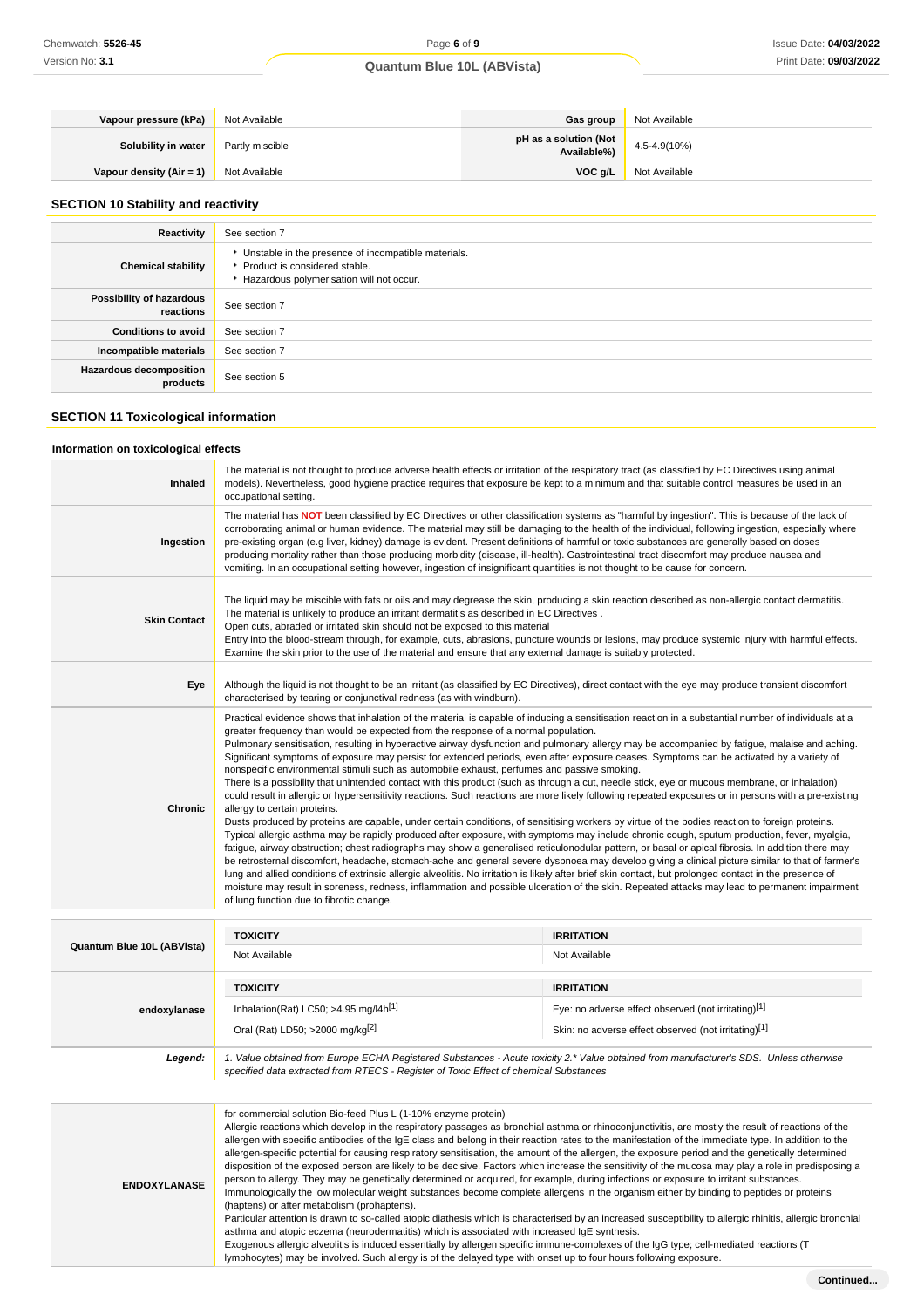| <b>Acute Toxicity</b>                       | ×            | Carcinogenicity                 | ×                                                                                                                                                                   |
|---------------------------------------------|--------------|---------------------------------|---------------------------------------------------------------------------------------------------------------------------------------------------------------------|
| <b>Skin Irritation/Corrosion</b>            | ×            | Reproductivity                  | ×                                                                                                                                                                   |
| <b>Serious Eye Damage/Irritation</b>        | ×            | <b>STOT - Single Exposure</b>   | ×                                                                                                                                                                   |
| <b>Respiratory or Skin</b><br>sensitisation | $\checkmark$ | <b>STOT - Repeated Exposure</b> | ×                                                                                                                                                                   |
| <b>Mutagenicity</b>                         | ×            | <b>Aspiration Hazard</b>        | ×                                                                                                                                                                   |
|                                             |              | Legend:                         | $\blacktriangleright$ - Data either not available or does not fill the criteria for classification<br>$\blacktriangleright$ - Data available to make classification |

## **SECTION 12 Ecological information**

#### **Toxicity**

| Quantum Blue 10L (ABVista) | Endpoint         | <b>Test Duration (hr)</b>                                                                                                                                                                                                                                                                                                      | <b>Species</b>                | Value            | <b>Source</b>    |
|----------------------------|------------------|--------------------------------------------------------------------------------------------------------------------------------------------------------------------------------------------------------------------------------------------------------------------------------------------------------------------------------|-------------------------------|------------------|------------------|
|                            | Not<br>Available | Not Available                                                                                                                                                                                                                                                                                                                  | Not Available                 | Not<br>Available | Not<br>Available |
|                            | Endpoint         | <b>Test Duration (hr)</b>                                                                                                                                                                                                                                                                                                      | <b>Species</b>                | Value            | Source           |
|                            | NOEC(ECx)        | 72h                                                                                                                                                                                                                                                                                                                            | Algae or other aguatic plants | $>=22.2$ mg/l    | 2                |
| endoxylanase               | EC50             | 72h                                                                                                                                                                                                                                                                                                                            | Algae or other aguatic plants | $>22.2$ mg/l     | 2                |
|                            | EC50             | 48h                                                                                                                                                                                                                                                                                                                            | Crustacea                     | $>22.2$ mg/l     | 2                |
| Legend:                    |                  | Extracted from 1. IUCLID Toxicity Data 2. Europe ECHA Registered Substances - Ecotoxicological Information - Aquatic Toxicity 4. US EPA,<br>Ecotox database - Aquatic Toxicity Data 5. ECETOC Aquatic Hazard Assessment Data 6. NITE (Japan) - Bioconcentration Data 7. METI (Japan)<br>- Bioconcentration Data 8. Vendor Data |                               |                  |                  |

### **DO NOT** discharge into sewer or waterways.

## **Persistence and degradability**

| Ingredient                       | Persistence: Water/Soil               | Persistence: Air                      |
|----------------------------------|---------------------------------------|---------------------------------------|
|                                  | No Data available for all ingredients | No Data available for all ingredients |
| <b>Bioaccumulative potential</b> |                                       |                                       |
| Ingredient                       | <b>Bioaccumulation</b>                |                                       |
|                                  | No Data available for all ingredients |                                       |
| Mobility in soil                 |                                       |                                       |
| Ingredient                       | <b>Mobility</b>                       |                                       |

## **SECTION 13 Disposal considerations**

| Waste treatment methods      |                                                                                                                                                                                                                                                                                                                                                                                                                                                                                                                                                                                                            |
|------------------------------|------------------------------------------------------------------------------------------------------------------------------------------------------------------------------------------------------------------------------------------------------------------------------------------------------------------------------------------------------------------------------------------------------------------------------------------------------------------------------------------------------------------------------------------------------------------------------------------------------------|
| Product / Packaging disposal | DO NOT allow wash water from cleaning or process equipment to enter drains.<br>It may be necessary to collect all wash water for treatment before disposal.<br>In all cases disposal to sewer may be subject to local laws and regulations and these should be considered first.<br>▶ Where in doubt contact the responsible authority.<br>▶ Recycle wherever possible or consult manufacturer for recycling options.<br>Consult State Land Waste Authority for disposal.<br>▶ Bury or incinerate residue at an approved site.<br>Recycle containers if possible, or dispose of in an authorised landfill. |

## **SECTION 14 Transport information**

# **Labels Required Marine Pollutant** NO **HAZCHEM** Not Applicable

## **Land transport (ADG): NOT REGULATED FOR TRANSPORT OF DANGEROUS GOODS**

**Air transport (ICAO-IATA / DGR): NOT REGULATED FOR TRANSPORT OF DANGEROUS GOODS**

No Data available for all ingredients

## **Sea transport (IMDG-Code / GGVSee): NOT REGULATED FOR TRANSPORT OF DANGEROUS GOODS**

## **Transport in bulk according to Annex II of MARPOL and the IBC code**

Not Applicable

## **Transport in bulk in accordance with MARPOL Annex V and the IMSBC Code**

| <b>Dras</b><br>าame | `roup<br>$\sim$ |
|---------------------|-----------------|
| $\sim$              | ヽl⌒も            |
| .                   | ilable          |
|                     | .               |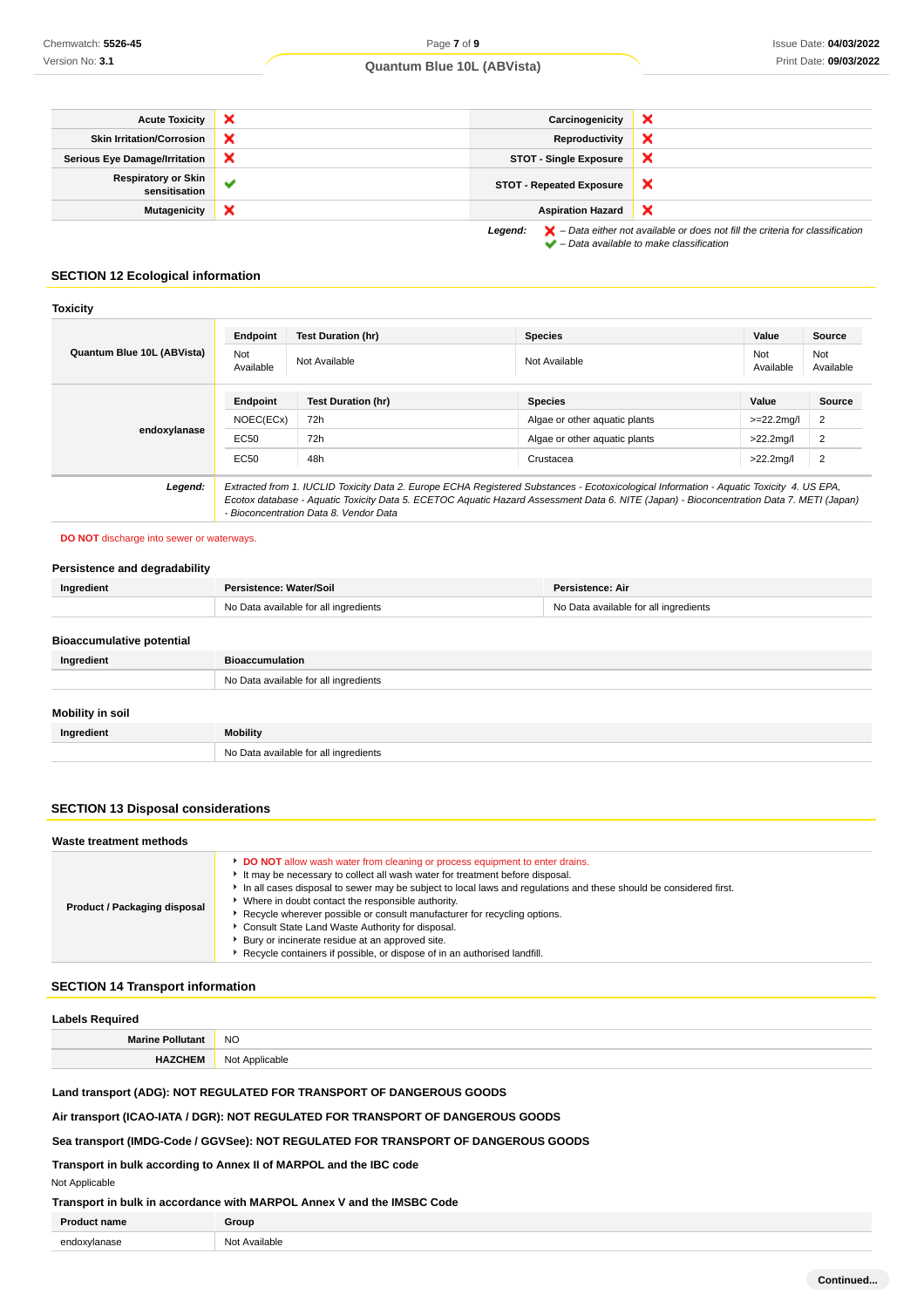## Page **8** of **9 Quantum Blue 10L (ABVista)**

#### **Transport in bulk in accordance with the ICG Code**

### **SECTION 15 Regulatory information**

### **Safety, health and environmental regulations / legislation specific for the substance or mixture**

I **endoxylanase is found on the following regulatory lists** Not Applicable

## **National Inventory Status**

| <b>National Inventory</b>                          | <b>Status</b>                                                                                                                                                                                     |  |
|----------------------------------------------------|---------------------------------------------------------------------------------------------------------------------------------------------------------------------------------------------------|--|
| Australia - AIIC / Australia<br>Non-Industrial Use | No (endoxylanase)                                                                                                                                                                                 |  |
| Canada - DSL                                       | Yes                                                                                                                                                                                               |  |
| Canada - NDSL                                      | No (endoxylanase)                                                                                                                                                                                 |  |
| China - IECSC                                      | Yes                                                                                                                                                                                               |  |
| Europe - EINEC / ELINCS / NLP                      | Yes                                                                                                                                                                                               |  |
| Japan - ENCS                                       | No (endoxylanase)                                                                                                                                                                                 |  |
| Korea - KECI                                       | No (endoxylanase)                                                                                                                                                                                 |  |
| New Zealand - NZIoC                                | Yes                                                                                                                                                                                               |  |
| Philippines - PICCS                                | No (endoxylanase)                                                                                                                                                                                 |  |
| <b>USA - TSCA</b>                                  | Yes                                                                                                                                                                                               |  |
| Taiwan - TCSI                                      | Yes                                                                                                                                                                                               |  |
| Mexico - INSQ                                      | No (endoxylanase)                                                                                                                                                                                 |  |
| Vietnam - NCI                                      | Yes                                                                                                                                                                                               |  |
| Russia - FBEPH                                     | No (endoxylanase)                                                                                                                                                                                 |  |
| Legend:                                            | Yes = All CAS declared ingredients are on the inventory<br>No = One or more of the CAS listed ingredients are not on the inventory. These ingredients may be exempt or will require registration. |  |

### **SECTION 16 Other information**

| <b>Revision</b><br><b>Date</b> | $\sim$<br>$\Omega$<br> |
|--------------------------------|------------------------|
| ınit <sup>.</sup><br>'Jate     |                        |

## **SDS Version Summary**

| $\sim$<br>J.1 | ۱л | Name |
|---------------|----|------|

#### **Other information**

Classification of the preparation and its individual components has drawn on official and authoritative sources as well as independent review by the Chemwatch Classification committee using available literature references.

The SDS is a Hazard Communication tool and should be used to assist in the Risk Assessment. Many factors determine whether the reported Hazards are Risks in the workplace or other settings. Risks may be determined by reference to Exposures Scenarios. Scale of use, frequency of use and current or available engineering controls must be considered.

#### **Definitions and abbreviations**

PC-TWA: Permissible Concentration-Time Weighted Average PC-STEL: Permissible Concentration-Short Term Exposure Limit IARC: International Agency for Research on Cancer ACGIH: American Conference of Governmental Industrial Hygienists STEL: Short Term Exposure Limit TEEL: Temporary Emergency Exposure Limit。 IDLH: Immediately Dangerous to Life or Health Concentrations ES: Exposure Standard OSF: Odour Safety Factor NOAEL :No Observed Adverse Effect Level LOAEL: Lowest Observed Adverse Effect Level TLV: Threshold Limit Value LOD: Limit Of Detection OTV: Odour Threshold Value BCF: BioConcentration Factors BEI: Biological Exposure Index AIIC: Australian Inventory of Industrial Chemicals DSL: Domestic Substances List NDSL: Non-Domestic Substances List IECSC: Inventory of Existing Chemical Substance in China EINECS: European INventory of Existing Commercial chemical Substances ELINCS: European List of Notified Chemical Substances NLP: No-Longer Polymers ENCS: Existing and New Chemical Substances Inventory